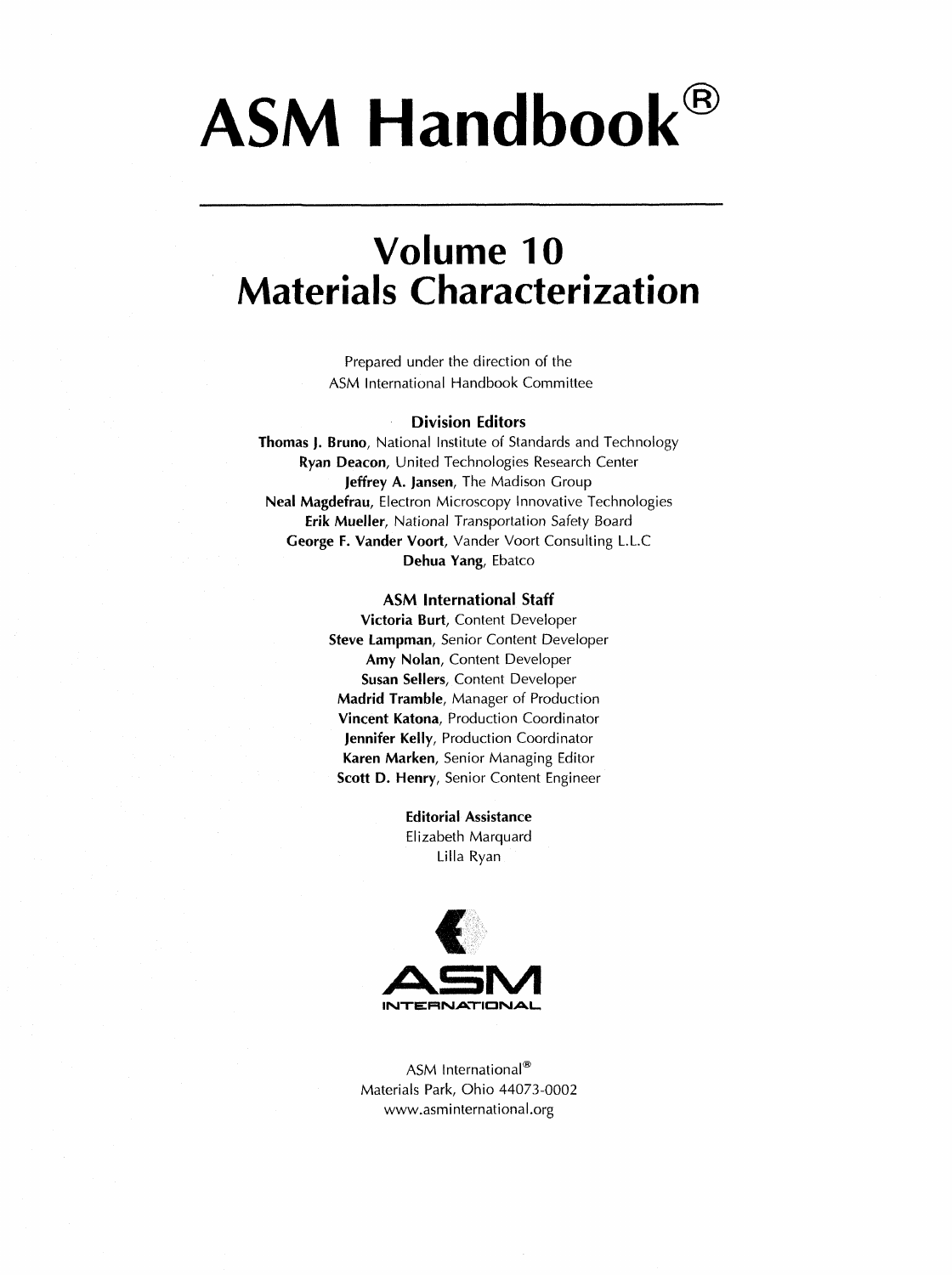## **Contents**

| Introduction to Materials Analysis Methods. 1                                                                                                                                                                         |
|-----------------------------------------------------------------------------------------------------------------------------------------------------------------------------------------------------------------------|
| Semiconductor Characterization<br>David T. Schoen, Meredith S. Nevius, and                                                                                                                                            |
| 11<br>Sumit Chaudhary<br>29<br>Introduction to Characterization of Organic Solids and                                                                                                                                 |
| Organic Liquids<br>Richard Rucker<br>35<br>Introduction to Characterization of Powders                                                                                                                                |
| 39                                                                                                                                                                                                                    |
| 49                                                                                                                                                                                                                    |
| Optical Emission Spectroscopy<br>51<br>Atomic Absorption Spectroscopy                                                                                                                                                 |
| 64<br>Inductively Coupled Plasma Optical Emission Spectroscopy<br>Oumaïma Gharbi, Odile Hirsch, Patrick Chapon, and Alice                                                                                             |
| 71<br><b>Infrared Spectroscopy</b><br>84                                                                                                                                                                              |
| 101<br>Nuclear Magnetic Resonance                                                                                                                                                                                     |
| 113                                                                                                                                                                                                                   |
|                                                                                                                                                                                                                       |
| Mass and Ion Spectrometry<br>129                                                                                                                                                                                      |
| Solid Analysis by Mass Spectrometry<br>Jessica Román-Kustas, Raymond S. Fuentes, and Curtis<br>131                                                                                                                    |
| Gas Analysis by Mass Spectrometry<br>Curtis D. Mowry, Russell L. Jarek, Jessica Román-Kustas,<br>Amber C. Telles, and Adam S. Pimentel.<br>143                                                                        |
| Glow Discharge Mass Spectrometry<br>Cristina Gonzalez-Gago, Nerea Bordel, and                                                                                                                                         |
| 153<br>Inductively Coupled Plasma Mass Spectrometry                                                                                                                                                                   |
| 162<br>Rutherford Backscattering Spectrometry                                                                                                                                                                         |
| Lin Shao and Wei-Kan Chu<br>173<br>Low-Energy Ion-Scattering Spectroscopy<br>Kenji Umezawa  185                                                                                                                       |
| <b>Chemical Analysis and Separation Techniques</b><br>Thomas J. Bruno, National Institute of Standards and<br>193<br>$Technology \ldots \ldots \ldots \ldots \ldots \ldots \ldots \ldots \ldots \ldots \ldots \ldots$ |
| Calibration and Experimental Uncertainty                                                                                                                                                                              |
| 195<br>Thomas J. Bruno $\ldots \ldots \ldots \ldots \ldots \ldots \ldots \ldots \ldots \ldots$<br>Chemical Spot Tests and Presumptive Tests<br>201<br>Classical Wet Analytical Chemistry                              |

| Gas Chromatography                                                                                                    |     |
|-----------------------------------------------------------------------------------------------------------------------|-----|
| Tara M. Lovestead                                                                                                     | 229 |
| Gas Chromatography/Mass Spectrometry<br>Tara M. Lovestead and Kimberly N. Urness                                      | 235 |
| Liquid Chromatography                                                                                                 |     |
| Kavita M. Jeerage and Gregory P. Dooley                                                                               | 242 |
| Ion Chromatography                                                                                                    | 254 |
| Christopher A. Pohl<br><b>Electrochemical Methods</b>                                                                 |     |
|                                                                                                                       | 266 |
| Neutron Activation Analysis                                                                                           |     |
| Revised by Bryan E. Tomlin. $\ldots \ldots \ldots \ldots \ldots \ldots \ldots$ 292                                    |     |
|                                                                                                                       |     |
| <b>Thermal Analysis</b>                                                                                               |     |
| Jeffrey A. Jansen, The Madison Group  303                                                                             |     |
| Differential Scanning Calorimetry                                                                                     |     |
|                                                                                                                       | 305 |
| Dynamic Mechanical Analysis                                                                                           |     |
|                                                                                                                       | 319 |
| Thermomechanical Analysis                                                                                             |     |
|                                                                                                                       |     |
|                                                                                                                       |     |
|                                                                                                                       |     |
| X-Ray Spectroscopy                                                                                                    |     |
|                                                                                                                       | 337 |
| Extended X-Ray Absorption Fine Structure 362                                                                          |     |
|                                                                                                                       |     |
|                                                                                                                       |     |
| X-Ray and Neutron Diffraction                                                                                         |     |
| Erik Mueller, National Transportation                                                                                 |     |
|                                                                                                                       | 387 |
| Introduction to Diffraction Methods                                                                                   |     |
|                                                                                                                       | 389 |
| X-Ray Powder Diffraction                                                                                              |     |
| Single-Crystal X-Ray Diffraction                                                                                      | 399 |
| Vladislav V. Gurzhiy                                                                                                  | 414 |
| Micro X-Ray Diffraction                                                                                               |     |
| Thomas N. Blanton and Gregory Schmidt  427                                                                            |     |
| X-Ray Diffraction Residual-Stress Techniques<br>Paul S. Prevéy and Douglas J. Hornbach                                | 440 |
| X-Ray Topography                                                                                                      |     |
| Balaji Raghothamachar and Michael Dudley.                                                                             | 459 |
| Synchrotron X-Ray Diffraction Applications                                                                            |     |
| Wenqian Xu, Saul H. Lapidus, Andrey Y. Yakovenko, Youngchang<br>Kim, Olaf J. Borkiewicz, Kamila M. Wiaderek, Yu-Sheng |     |
|                                                                                                                       | 478 |
| Neutron Diffraction                                                                                                   |     |
| António M. dos Santos, Melanie Kirkham, and Christina                                                                 |     |
|                                                                                                                       | 492 |
|                                                                                                                       |     |